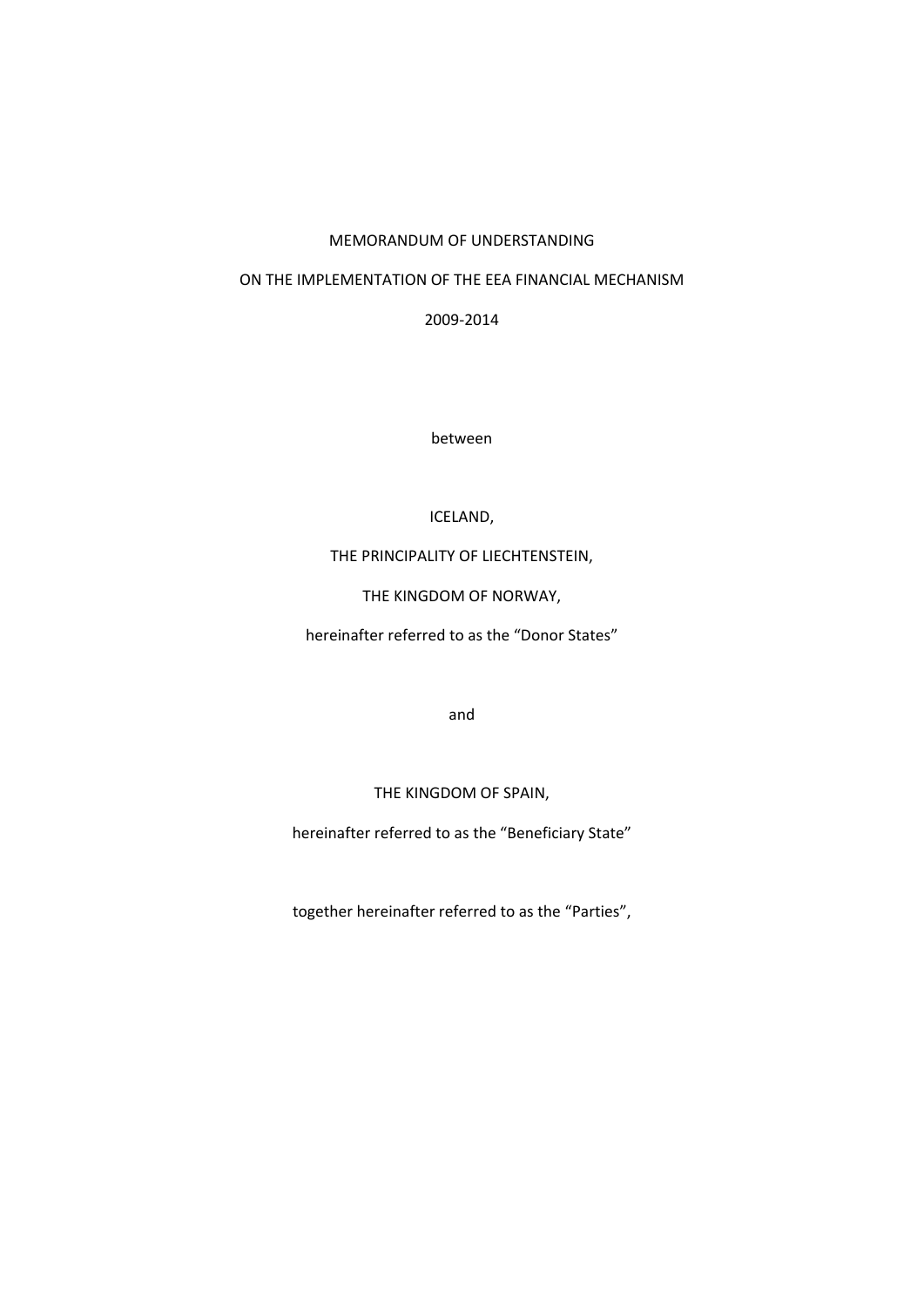### EEA Financial Mechanism 2009‐2014 Memorandum of Understanding ‐ Kingdom of Spain

WHEREAS Protocol 38b to the EEA Agreement, incorporated into the EEA Agreement by the Agreement between the European Union, Iceland, the Principality of Liechtenstein and the Kingdom of Norway on the EEA Financial Mechanism 2009‐2014, establishes a financial mechanism (hereinafter referred to as the "EEA Financial Mechanism 2009‐2014") through which the Donor States will contribute to the reduction of economic and social disparities in the European Economic Area;

WHEREAS the EEA Financial Mechanism 2009‐2014 aims to strengthen relations between the Donor States and the Beneficiary State to the mutual benefit of their peoples;

WHEREAS by decision of the Standing Committee of the EFTA States No. 5/2010/SC of 9 December 2010 the Donor States have given the Financial Mechanism Committee, established by a decision of the Standing Committee of the EFTA States No. 4/2004/SC of 3 June 2004, a mandate to manage the EEA Financial Mechanism 2009‐2014;

WHEREAS the enhanced co-operation between the Donor States and the Beneficiary State will contribute to securing a stable, peaceful and prosperous Europe, based on good governance, democratic institutions, the rule of law, respect for human rights and sustainable development;

WHEREAS the Parties agree to establish a framework for cooperation in order to ensure the effective implementation of the EEA Financial Mechanism 2009‐2014;

HAVE AGREED on the following:

### **Article 1 Objectives**

1. The overall objectives of the EEA Financial Mechanism 2009‐2014 are to contribute to the reduction of economic and social disparities in the European Economic Area and to the strengthening of bilateral relations between the Donor States and the Beneficiary States through financial contributions in the priority sectors listed in paragraph 2. Accordingly, the Parties to this Memorandum of Understanding shall endeavour to select for funding programmes that contribute to the achievement of these objectives.

2. The financial contributions shall be available in the following priority sectors:

(a) Environmental protection and management;

(b) Climate change and renewable energy;

(c) Civil society;

(d) Human and social development; and

(e) Protecting cultural heritage.

Academic research may be eligible for funding in so far it is targeted at one or more of the priority sectors.

# **Article 2**

#### **Legal Framework**

This Memorandum of Understanding shall be read in conjunction with the following documents which, together with this Memorandum of Understanding, constitute the legal framework of the EEA Financial Mechanism 2009‐2014: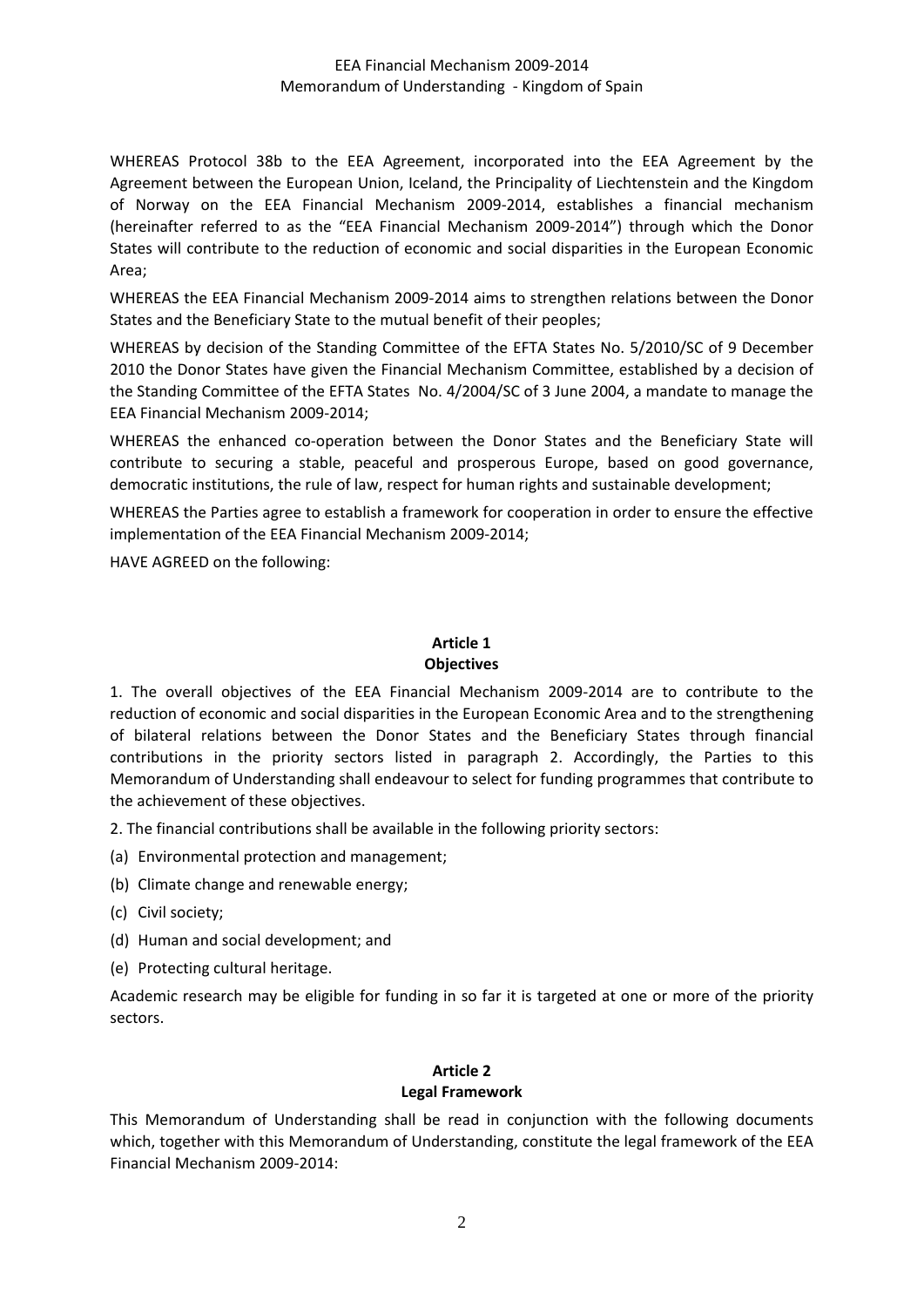### EEA Financial Mechanism 2009‐2014 Memorandum of Understanding ‐ Kingdom of Spain

- (a) Protocol 38b to the EEA Agreement on the EEA Financial Mechanism 2009‐2014;
- (b) the Regulation on the implementation of the EEA Financial Mechanism 2009‐2014 (hereinafter referred to as the "Regulation") issued by the Donor States in accordance with Article 8.8 of Protocol 38b;
- (c) the programme agreements that will be concluded for each programme; and
- (d) any guidelines adopted by the Financial Mechanism Committee in accordance with the Regulation.

### **Article 3 Financial Framework**

1. In accordance with Article 2 of Protocol 38b, the total amount of the financial contribution is € 988.5 million in annual tranches of € 197.7 million over the period running from 1 May 2009 to 30 April 2014, inclusive.

2. In accordance with Article 5 of Protocol 38b, a total of € 45,850,000 shall be made available to the Beneficiary State for the period 1 May 2009 – 31 December 2013.

3. In accordance with Article 8.7 of Protocol 38b and Article 1.8 of the Regulation, the management costs of the Donor States shall be covered by the overall amount referred to above. Further provisions to this effect are set out in the Regulation. The net amount of the allocation to be made available to the Beneficiary State is € 42,411,250.

#### **Article 4**

#### **Roles and responsibilities**

1. The Donor States shall make funds available in support of eligible programmes proposed by the Beneficiary State and agreed on by the Financial Mechanism Committee within the priority sectors listed in Article 3.1 of Protocol 38b and the programme areas identified in Annex B of this Memorandum of Understanding. The Donor States and the Beneficiary State may consult on possible and specific programmes before a formal programme proposal is submitted to the Financial Mechanism Committee.

2. The Beneficiary State shall assure the full co-financing of programmes that benefit from support from the EEA Financial Mechanism 2009‐2014 in accordance with Annex B and the programme agreements.

3. The Financial Mechanism Committee shall manage the EEA Financial Mechanism 2009‐2014 and take decisions on the granting of financial assistance in accordance with the Regulation.

4. The Committee shall be assisted by the Financial Mechanism Office (hereinafter referred to as the "FMO"). The FMO shall be responsible for the day‐to‐day operations of the EEA Financial Mechanism 2009‐2014 and shall serve as a contact point.

#### **Article 5 Designation of authorities**

The Beneficiary State has authorised a National Focal Point to act on its behalf. The National Focal Point shall have the overall responsibility for reaching the objectives of the EEA Financial Mechanism 2009‐2014 as well as for the implementation of the EEA Financial Mechanism 2009‐2014 in the Beneficiary State in accordance with the Regulation. In accordance with Article 4.2 of the Regulation, the National Focal Point, the Certifying Authority, the Audit Authority, and an appropriate national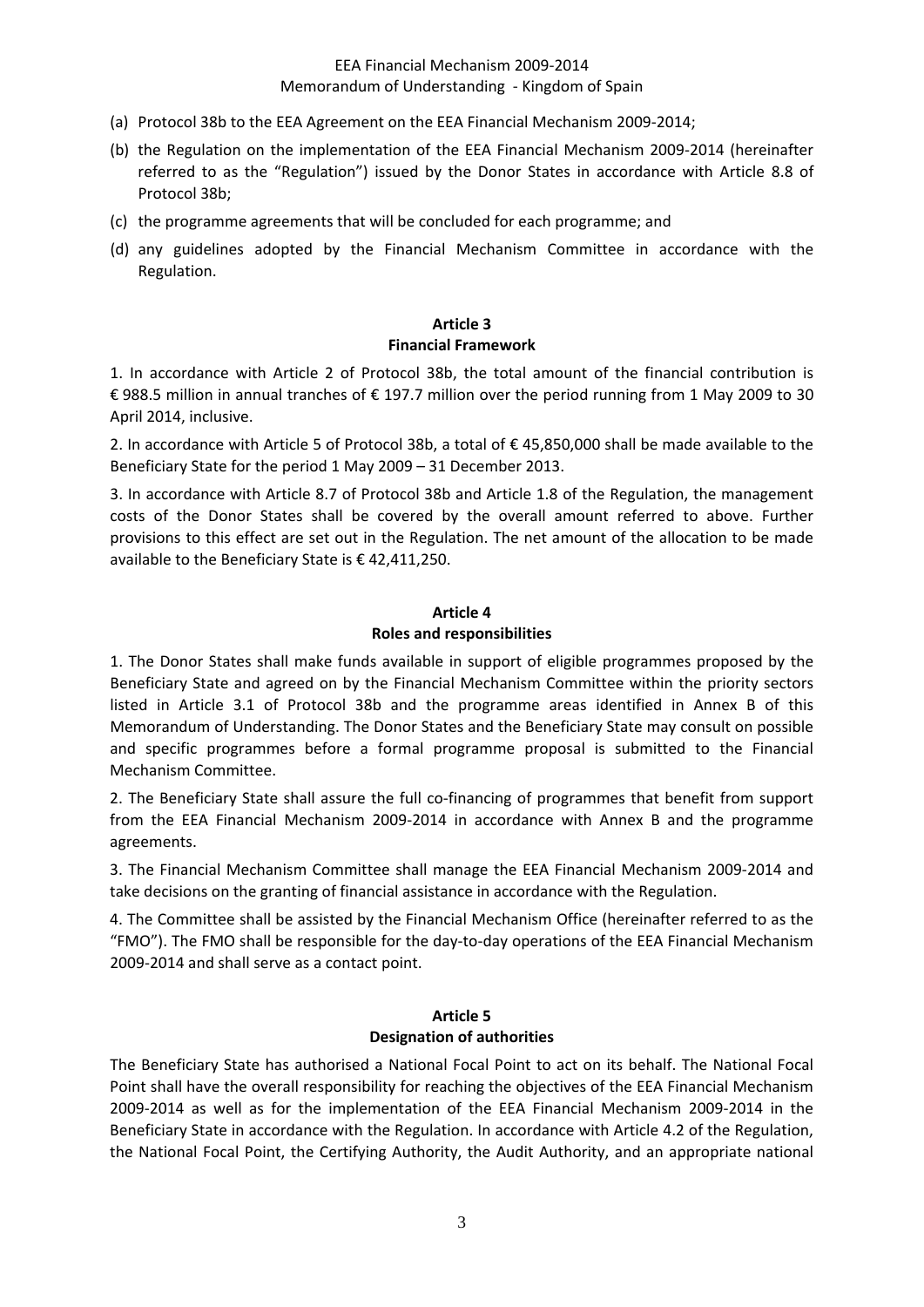entity responsible for the preparation and submission of irregularities reports are designated in Annex A.

## **Article 6 Multi‐annual Programming Framework**

1. In accordance with Article 2.1 of the Regulation, the Parties have agreed on an implementation framework consisting of the following financial and substantive parameters:

- (a) a list of agreed programme areas, the financial contribution from the EEA Financial Mechanism 2009‐2014 by programme area;
- (b) identification of programmes, their main focus and outcomes, as appropriate, as well as any specific concerns relating to target groups, geographical areas or other issues;
- (c) identification of programme operators, if appropriate;
- (d) initiatives to strengthening the bilateral relations between the Donor States and the Beneficiary State, including the identification of programme areas in which donor partnership programmes as referred to in Article 3.2 shall be prepared, the designation of donor programme partners, the allocation of funds for such programmes, and programmes, or component thereof, that are dedicated exclusively to donor partnership projects;
- (e) in specific cases, the identification of pre‐defined projects to be included in relevant programmes;
- (f) identification of small grant schemes, as appropriate.
- 2. The implementation framework is outlined in Annex B.

# **Article 7 Annual meetings**

In accordance with Article 2.3 of the Regulation an annual meeting shall be held between the FMC and the National Focal Point. The annual meeting shall allow the FMC and the National Focal Point to examine progress achieved over the previous reporting period and agree on any necessary measures to be taken.

# **Article 8 Modification of the annexes**

1. Annex A may be subject to review at the annual meetings. Amendments to Annex A agreed upon at the annual meetings do not require a formal change to this Memorandum of Understanding. Such amendments shall be confirmed through an exchange of letters between the FMC and the National Focal Point.

2. Annex B may be changed through an exchange of letters between the FMC and the National Focal Point.

#### **Article 9 Control and Access to Information**

The Financial Mechanism Committee, the EFTA Board of Auditors and their representatives have the right to carry out any technical or financial mission or review they consider necessary to follow the planning, implementation and monitoring of programmes and projects as well as the use of funds. The Beneficiary State shall provide all necessary assistance, information and documentation.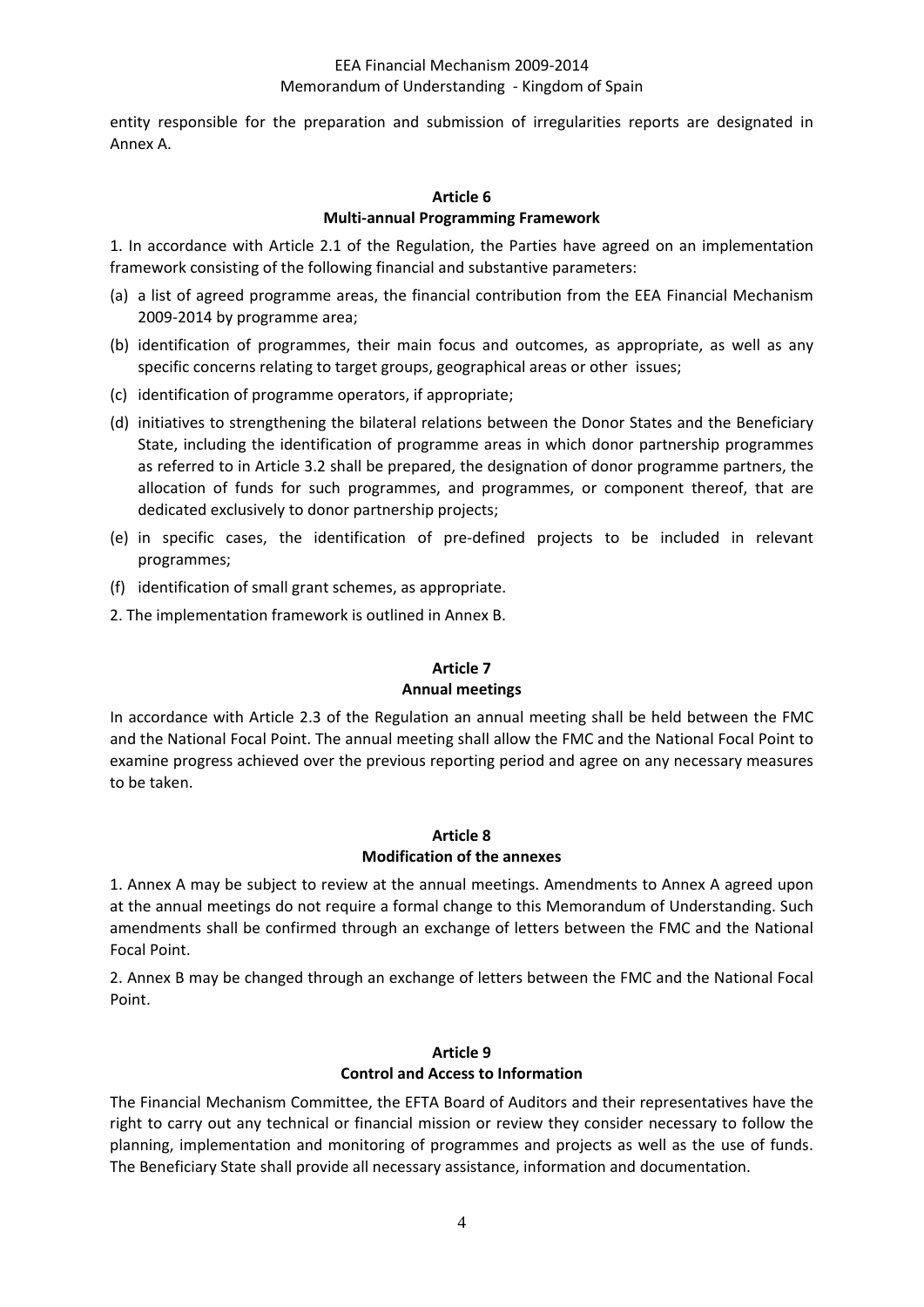# **Article 10 Governing Principles**

1. The implementation of this Memorandum of Understanding shall in all aspects be governed by the Regulation and subsequent amendments thereof.

2. The objectives of the EEA Financial Mechanism 2009‐2014 shall be pursued in the framework of close co-operation between the Donor States and the Beneficiary State. The Parties agree to apply the highest degree of transparency, accountability and cost efficiency as well as the principles of good governance, sustainable development, gender equality and equal opportunities in all implementation phases of the EEA Financial Mechanism 2009‐2014.

3. The Beneficiary State shall take proactive steps in order to ensure adherence to these principles at all levels involved in the implementation of the EEA Financial Mechanism 2009‐2014.

#### **Article 11 Entry into Force**

This Memorandum of Understanding shall enter into force on the day after the date of its last signature.

#### \*\*\*\*\*\*\*\*

This Memorandum of Understanding is signed in four originals in the English Language.

For Iceland For the Kingdom of Spain

Signed in ………………………… on …………. Signed in ………………….……… on ………………

……………………………………. …………………………………

Signed in ……………………..….. on …………. For the Principality of Liechtenstein

…………………………………….

Signed in ………………………..… on …………. For the Kingdom of Norway

………………………………………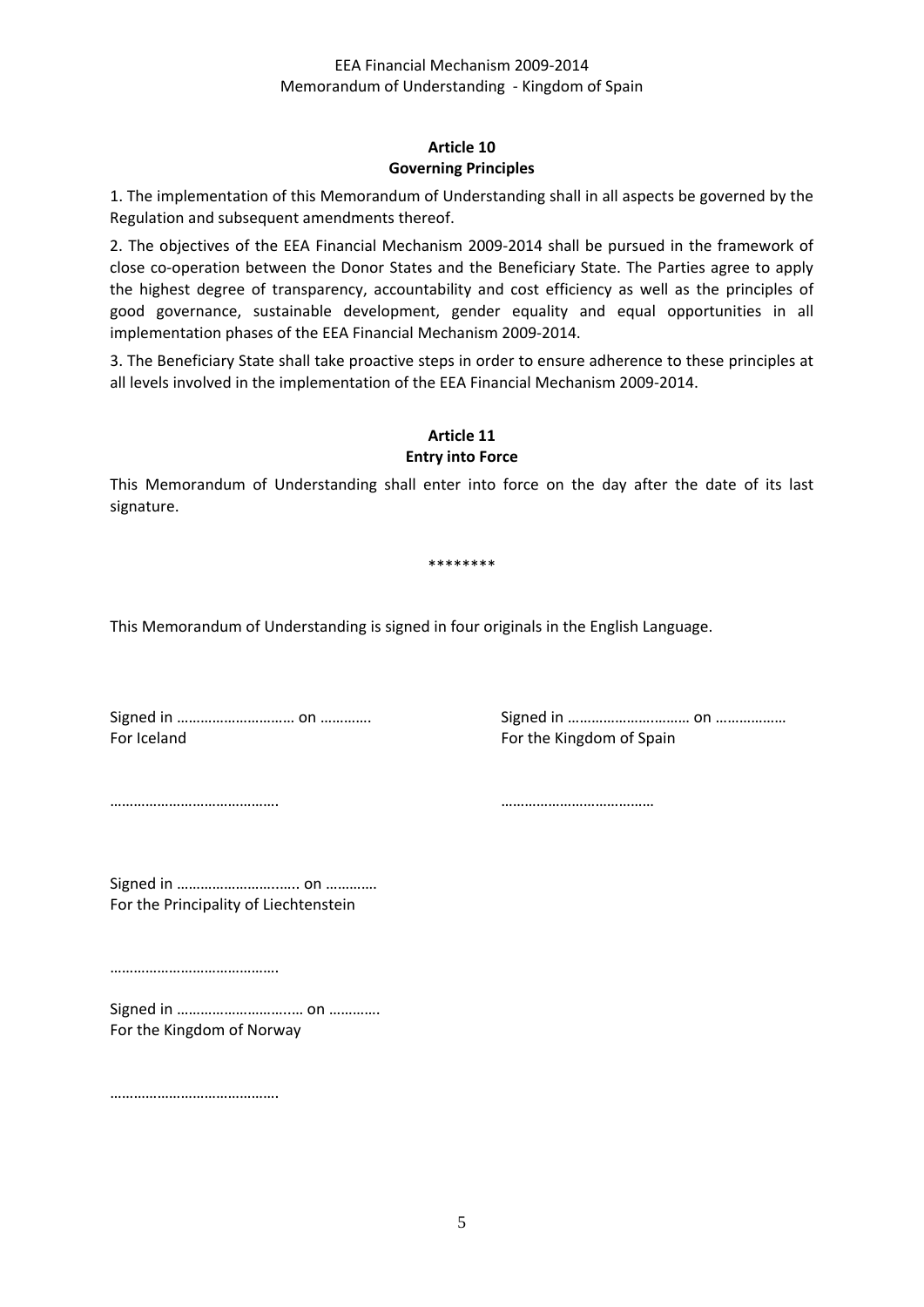# **ANNEX A**

# **National management and control structures**

## **1. National Focal Point**

The Deputy General Directorate for European Territorial Cooperation and Urban Development shall act as the National Focal Point.

The Deputy General Directorate for European Territorial Cooperation and Urban Development is one of the seven Deputy General Directorates of the General Directorate of European Funds, functionally independent from the other six Deputy General Directorates. The General Directorate of European Funds is one of the three General Directorates that constitute the State Secretariat for Finance and Budget of the Ministry of Finance and Public Administrations.

The Deputy Director General for European Territorial Cooperation and Urban Development shall act as the head of the National Focal Point.

The roles and responsibilities of the National Focal Point are stipulated in the Regulation, in particular Article 4.3 thereof.

### **2. Certifying Authority**

The Deputy General Directorate for Certification and Payments shall act as the Certifying Authority.

The Deputy General Directorate for Certification and Payments is one of the seven Deputy General Directorates of the General Directorate of European Funds, functionally independent from the other six Deputy General Directorates.

The Deputy Director General for Certification and Payments shall act as the head of the Certifying Authority.

The roles and responsibilities of the Certifying Authority are stipulated in the Regulation, in particular Article 4.5 thereof.

#### **3. Audit Authority**

The General Controller of the Public Administration (Intervención General de la Administración del Estado, IGAE) shall act as the Audit Authority.

IGAE is located within the State Secretariat for Finance and Budget of the Ministry of Finance and Public Administrations. IGAE has the ministerial rank of an Undersecretariat, which is the same level as the General Secretariats. Therefore IGAE is organisationally and functionally independent from the Deputy General Directorate for European Territorial Cooperation and Urban Development (National Focal Point) and the Deputy General Directorate for Certification and Payments (Certifying Authority) of the General Directorate of European Funds.

The head of the General Controller of the Public Administration, IGAE shall act as the head of the Audit Authority.

The roles and responsibilities of the Audit Authority are stipulated in the Regulation, in particular Article 4.6 thereof.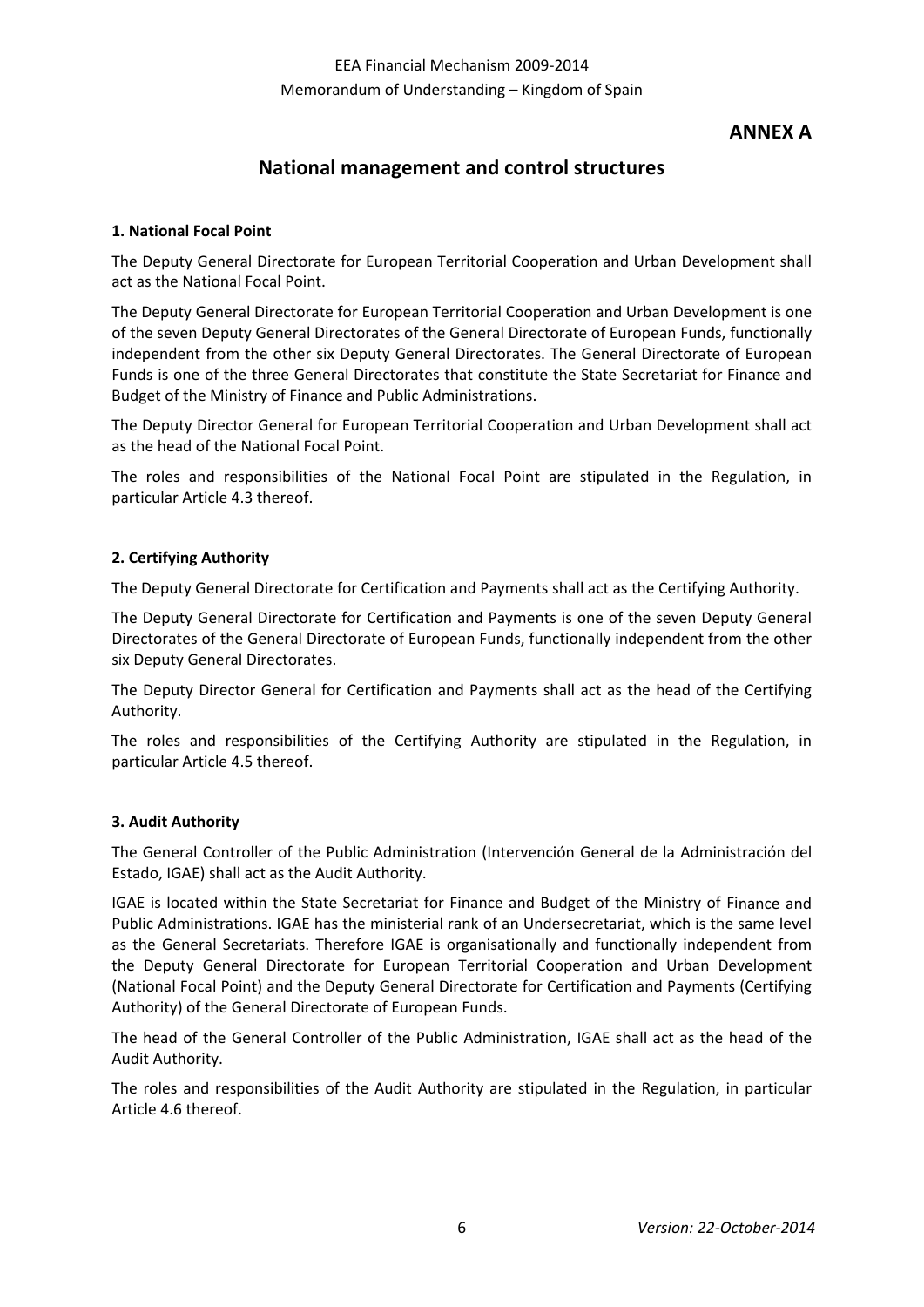# EEA Financial Mechanism 2009‐2014 Memorandum of Understanding – Kingdom of Spain

#### **4. National public entity responsible for the preparation and submission of irregularities reports.**

The Deputy General Directorate for European Territorial Cooperation and Urban Development (National Focal Point) shall be responsible for the preparation and submission of irregularities reports.

The roles and responsibilities of the National Focal Point in relation to the preparation and submission of irregularities reports are stipulated in the Regulation, in particular Article 11.3 thereof.

#### **5. Monitoring Committee**

The Monitoring Committee shall be established within six months of the signing of the Memorandum of Understanding. Its role is stipulated in the Regulation, in particular Article 4.4 thereof.

#### **6. Strategic Report and annual meetings**

In accordance with Article 2.2 of the Regulation, the National Focal Point shall annually submit to the FMC a Strategic Report on the implementation of the EEA Financial Mechanism 2009-2014 in the Beneficiary State. The Parties shall endeavour to hold the annual meeting in the month of November every year.

#### **7. Organigram**

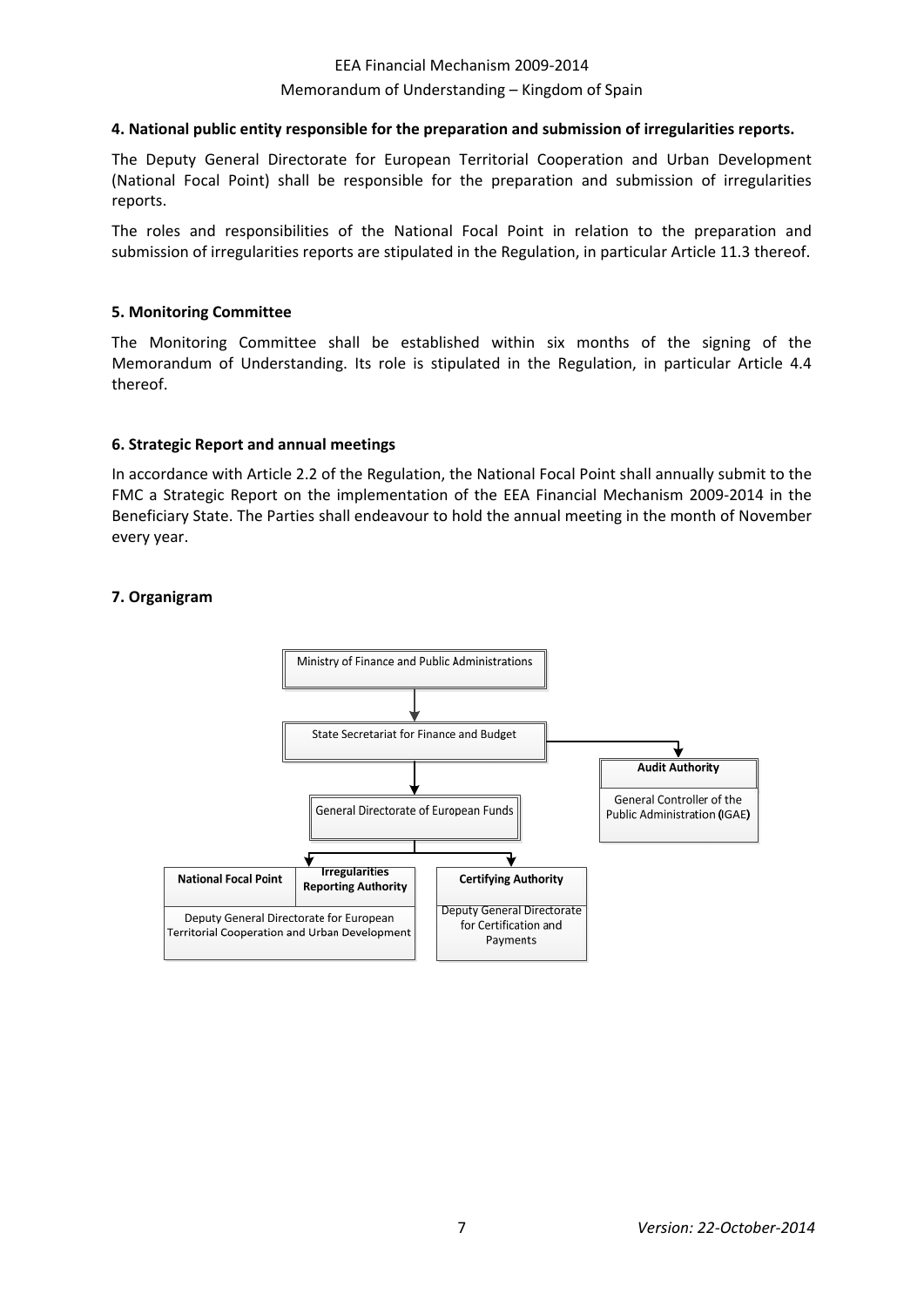# **ANNEX B**

# **Implementation framework**

In accordance with Article 2.1 of the Regulation, the Parties to this Memorandum of Understanding have agreed on an implementation framework outlined in this annex.

### **1. Financial parameters of the implementation framework**

| <b>Spain</b>                                                        | <b>EEA FM</b> |
|---------------------------------------------------------------------|---------------|
| Programme area                                                      | contribution  |
| Environmental and Climate Change-related Research and Technology    | € 18,215,000  |
| <b>Funds for Non-Governmental Organisations</b>                     | €4,585,000    |
| Mainstreaming Gender Equality and Promoting Work-Life Balance       | € 10,191,250  |
| Conservation and Revitalisation of Cultural and Natural Heritage    | €4,085,000    |
| Promotion of Diversity in Culture and Arts within European Cultural | € 500,000     |
| Heritage                                                            |               |
| Scholarships                                                        | € 3,918,000   |
| <b>Other allocations</b>                                            |               |
| Technical assistance to the Beneficiary State (Art. 1.9)            | € 687,750     |
| Fund for bilateral relations at national level (Art. 3.5.1)         | € 229,250     |
| Net allocation to Spain                                             | €42,411,250   |

# **2. Specific concerns**

Bilateral relations between the Donor States and Spain shall be strengthened with the aim of stimulating long‐term cooperation, in particular in the programme areas listed below.

The appraisal of Programme Proposals will take due account of relevant human rights- and governance-related standards of the Council of Europe (such as those monitored by CPT, GRECO, GRETA, ECRI etc.), including the Convention for the Protection of Human Rights and Fundamental Freedoms.

#### **3. Substantive parameters of the implementation framework**

The programmes described below are to be prepared and, subject to FMC approval, implemented in the Beneficiary State.

#### **A. Programme Area: Environmental and Climate Change‐related Research and Technology**

| Programme:       | Environmental and Climate Change-related Research and<br>Technology                                                           |
|------------------|-------------------------------------------------------------------------------------------------------------------------------|
| Objective:       | Strengthened knowledge base on the environment and<br>climate change and increased application of environmental<br>technology |
| Programme grant: | € 18,215,000                                                                                                                  |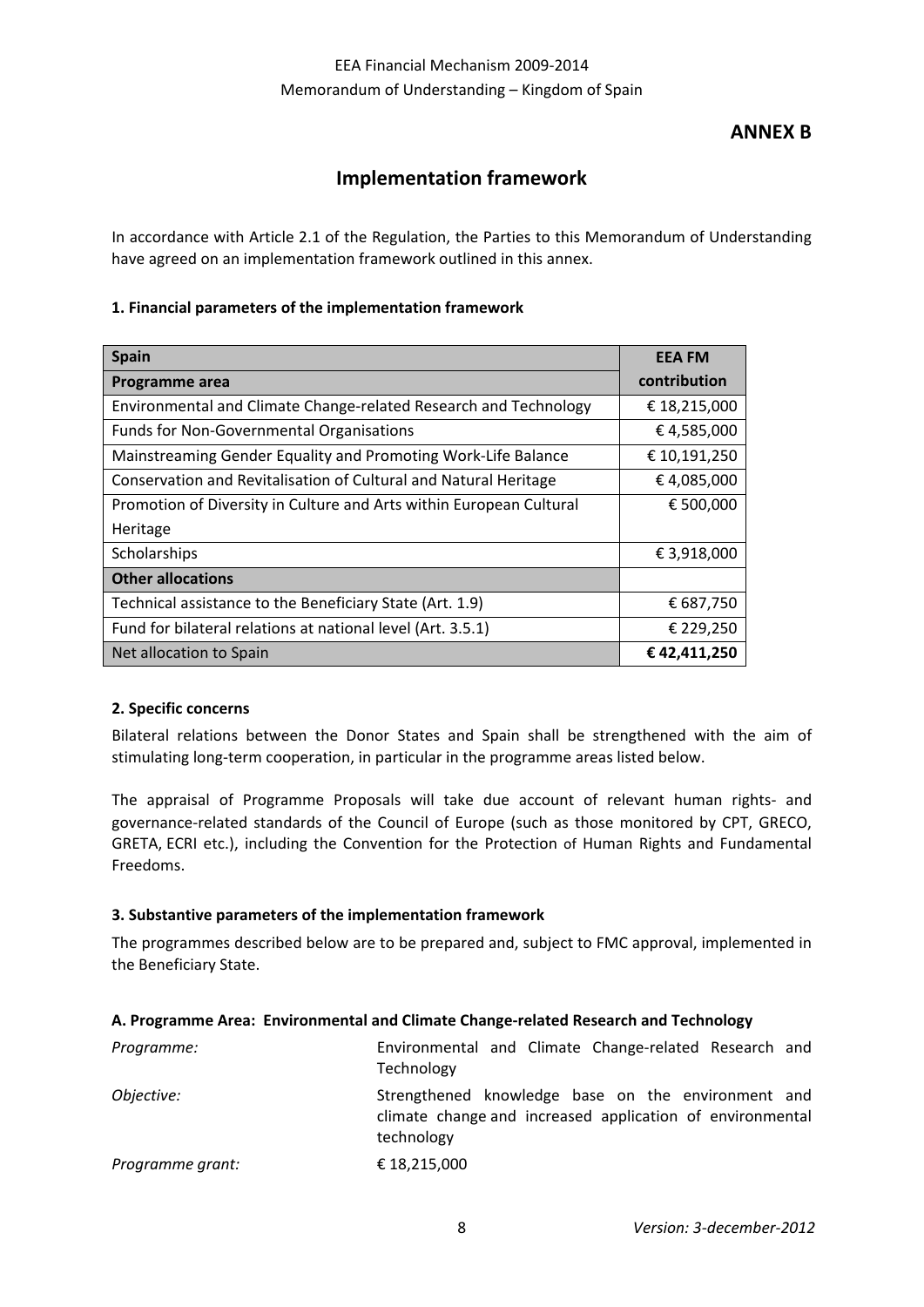# EEA Financial Mechanism 2009‐2014 Memorandum of Understanding – Kingdom of Spain

| Expected outcome:        | Increased development and application of technology that<br>benefits the environment                           |
|--------------------------|----------------------------------------------------------------------------------------------------------------|
| Specific concerns:       | The programme should include measures related to the<br>hydroelectric, solar, wind, and marine energy sectors. |
| Programme Operator:      | Center for Technological Industrial Development (CDTI)                                                         |
| Donor programme partner: | <b>Innovation Norway</b>                                                                                       |

# **B. Programme Area: Funds for Non‐Governmental Organisations**

| Programme:          | NGO Fund                                                                                                                                                                                                                             |
|---------------------|--------------------------------------------------------------------------------------------------------------------------------------------------------------------------------------------------------------------------------------|
| Objective:          | Strengthened civil society development and enhanced<br>contribution to social justice, democracy and sustainable<br>development                                                                                                      |
| Programme grant:    | €4,585,000                                                                                                                                                                                                                           |
| Programme Operator: | The NGO Platform of Social Action                                                                                                                                                                                                    |
| Main focus:         | At least one third of the total eligible expenditure of the<br>programme shall be dedicated to core areas of support.<br>Minimum 10% of the total eligible expenditure of the<br>programme shall address children and youth at risk. |
| Specific concern:   | The programme shall address the specific needs of vulnerable<br>groups, including migrants.                                                                                                                                          |

# **C. Programme Area: Mainstreaming gender equality and promoting work‐life balance**

| Programme:               | Gender equality and work-life balance                                                                                                                                                                                                                                                                                                                       |
|--------------------------|-------------------------------------------------------------------------------------------------------------------------------------------------------------------------------------------------------------------------------------------------------------------------------------------------------------------------------------------------------------|
| Objective:               | Gender equality and work-life balance promoted                                                                                                                                                                                                                                                                                                              |
| Programme grant:         | € 10,191,250                                                                                                                                                                                                                                                                                                                                                |
| Programme Operator:      | State Secretariat for Social Services and Equality (Ministry of<br>Health, Social Services and Equality)                                                                                                                                                                                                                                                    |
| Donor programme partner: | The Equality and Anti-Discrimination Ombud (LDO)                                                                                                                                                                                                                                                                                                            |
| Main focus:              | The Programme shall consist of pre-defined projects and an<br>open call for proposals.                                                                                                                                                                                                                                                                      |
|                          | The Programme shall include the exchange of policies and<br>best practice on gender equality between Spain and Norway,<br>with a focus on (but not limited to) gender equality in the<br>labour market, including female entrepreneurship, gender<br>balance on company boards, improved work-life balance, and<br>the inclusion of migrant and Roma women. |
|                          | Measures to tackle gender-based violence may be supported<br>under the Programme.                                                                                                                                                                                                                                                                           |